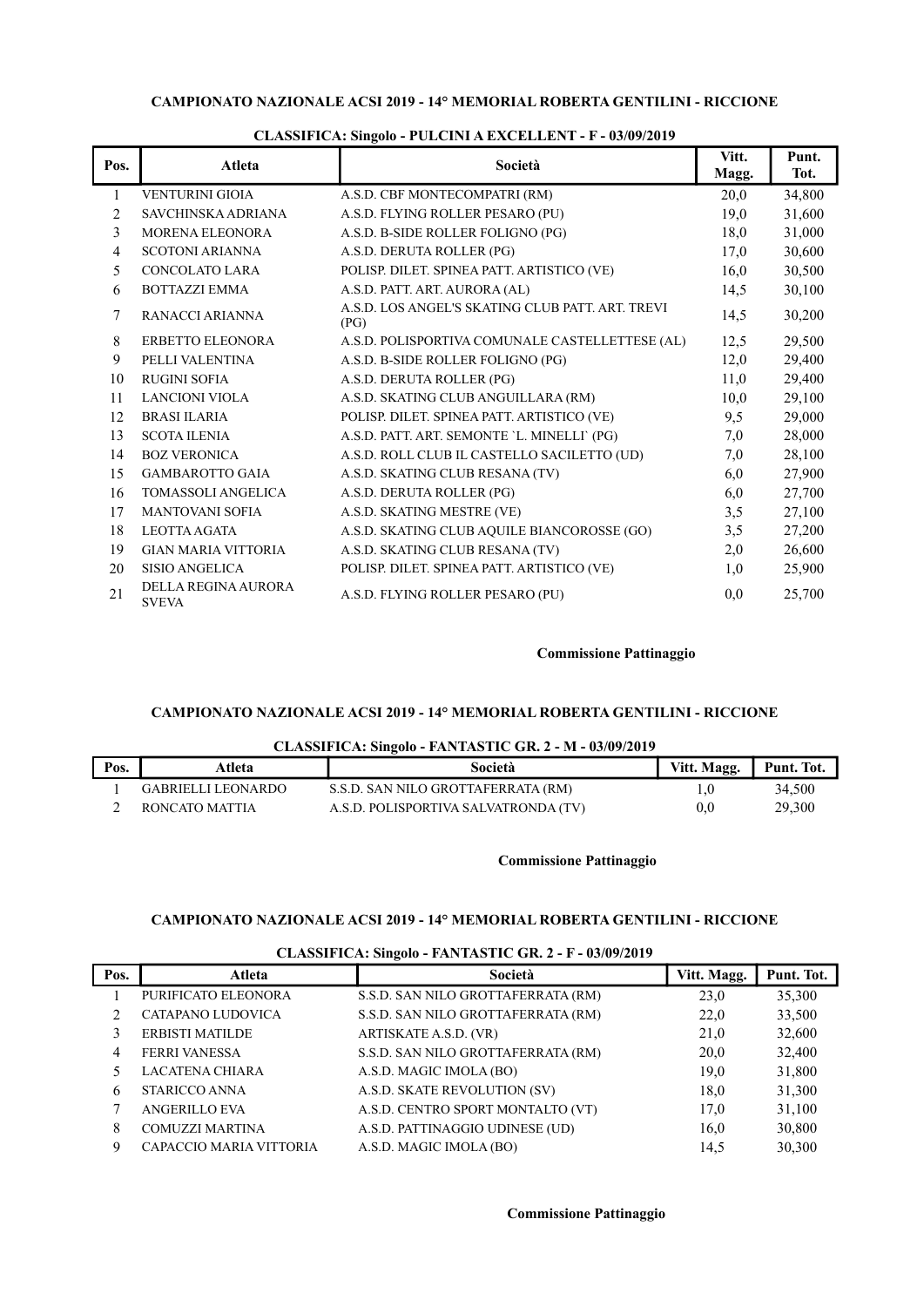| Pos. | Atleta                   | Società                              | Vitt. Magg. | Punt. Tot. |
|------|--------------------------|--------------------------------------|-------------|------------|
| 10   | <b>UBALDI BEATRICE</b>   | A.S.D. PATT. ART. RICCIONE (RN)      | 14,0        | 30,500     |
| 11   | <b>BONER MARTINA</b>     | ARTISKATE A.S.D. (VR)                | 13,0        | 30,100     |
| 12   | <b>BALDUCCI BEATRICE</b> | A.S.D. MAGIC IMOLA (BO)              | 12,5        | 30,200     |
| 13   | ROCCA LAVINIA            | ARTISKATE A.S.D. (VR)                | 11,0        | 29,600     |
| 14   | <b>CIOFO GIULIA</b>      | A.S.D. LA LUNA (VT)                  | 9,5         | 29,200     |
| 15   | WERNITZNIG SERENA        | A.S.D. PATTINAGGIO UDINESE (UD)      | 9,0         | 29,100     |
| 16   | <b>GHINI GIADA</b>       | A.S.D. MAGIC IMOLA (BO)              | 8,5         | 29,100     |
| 17   | <b>TONTINI EMILY</b>     | A.S.D. PATT. ART. RICCIONE (RN)      | 7,0         | 28,600     |
| 18   | SIMONCELLI NOA           | A.S.D. FLYING ROLLER PESARO (PU)     | 5,5         | 28,300     |
| 19   | <b>GILISTRO GIULIA</b>   | POLISPORTIVA AXEL GROUP A.S.D. (SI)  | 5,5         | 28,200     |
| 20   | <b>BONO CAMILLA</b>      | A.S.D. CENTRO SPORT MONTALTO (VT)    | 4,0         | 28,200     |
| 21   | <b>CANCIANI ALICE</b>    | A.S.D. PATTINAGGIO UDINESE (UD)      | 2,5         | 28,100     |
| 22   | <b>GIAMPIETRO STELLA</b> | A.S.D. PATT. ART. RICCIONE (RN)      | 2,5         | 27,700     |
| 23   | <b>SASIADEX MIA</b>      | A.S.D. HAPPY SKATING CESENATICO (FC) | 1,0         | 27,400     |
| 24   | <b>ANNOE' IRENE</b>      | A.S.D. AZZURRA PATT. ART. (PD)       | 0,0         | 27,200     |
|      |                          |                                      |             |            |

#### CLASSIFICA: Singolo - FANTASTIC GR. 2 - F - 03/09/2019

### Commissione Pattinaggio

# CAMPIONATO NAZIONALE ACSI 2019 - 14° MEMORIAL ROBERTA GENTILINI - RICCIONE

|      | CLASSIFICA, SHIGOO - ACSI GIOVANI GR.I - F - 03/07/2017 |                                 |             |            |
|------|---------------------------------------------------------|---------------------------------|-------------|------------|
| Pos. | Atleta                                                  | Società                         | Vitt. Magg. | Punt. Tot. |
|      | <b>DAVID ELEONORA</b>                                   | A.S.D. SKATING MESTRE (VE)      | 3,0         | 37,800     |
|      | <b>FONTANINI CORAL</b>                                  | A.S.D. PATTINAGGIO UDINESE (UD) | 2,0         | 36,900     |
|      | ROMANELLO MARIASOLE                                     | A.S.D. SKATING MESTRE (VE)      | 1,0         | 36,400     |
|      | MELITA ILENIA                                           | A.S.D. S.P.R.E.E. (CT)          | 0,0         | 35,900     |

# CLASSIFICA: Singolo - ACSI GIOVANI GR.1 - F - 03/09/2019

### Commissione Pattinaggio

### CAMPIONATO NAZIONALE ACSI 2019 - 14° MEMORIAL ROBERTA GENTILINI - RICCIONE

|      | CLASSIFICA; SHIGOIO - FULCINI D EACELLENI - M - 03/09/2019 |                                 |             |            |  |  |
|------|------------------------------------------------------------|---------------------------------|-------------|------------|--|--|
| Pos. | Atleta                                                     | Società                         | Vitt. Magg. | Punt. Tot. |  |  |
|      | ANGELINI DANIELE                                           | A.S.D. CBF MONTECOMPATRI (RM)   |             | 31,200     |  |  |
|      | ZILIO NICHOLAS                                             | A.S.D. SKATING CLUB RESANA (TV) | $0.0\,$     | 27,400     |  |  |

# CLASSIFICA: Singolo - PULCINI B EXCELLENT - M - 03/09/2019

#### Commissione Pattinaggio

### CAMPIONATO NAZIONALE ACSI 2019 - 14° MEMORIAL ROBERTA GENTILINI - RICCIONE

|      |                             | CLASSIFICA: SIN2010 - PULCINI B EACELLEN I - F - 03/09/2019 |                          |        |
|------|-----------------------------|-------------------------------------------------------------|--------------------------|--------|
| Pos. | Atleta                      | Società                                                     | Vitt. Magg.   Punt. Tot. |        |
|      | DE COPPI BIANCA             | A.S.D. SKATING CLUB DON BOSCO (TV)                          | 36,0                     | 34,700 |
|      | <b>GIUFFRIDA VIOLA</b>      | A.S.D. CULTURALE POL. WINNER BATTIATI (CT)                  | 35.0                     | 33,300 |
|      | NAPOLITANO ALESSIA          | A.S.D. SKATING CLUB AQUILE BIANCOROSSE (GO)                 | 34.0                     | 32,200 |
| 4    | <b>QUATTROCIOCCHI LEIRA</b> | A.S.D. SKATING CLUB ANGUILLARA (RM)                         | 33.0                     | 31,600 |
|      | <b>ZILIO CRYSTAL</b>        | A.S.D. SKATING CLUB RESANA (TV)                             | 32.0                     | 30,900 |

### CLASSIFICA: Singolo - PULCINI B EVCELLENT - E - 03/00/2010

### Commissione Pattinaggio